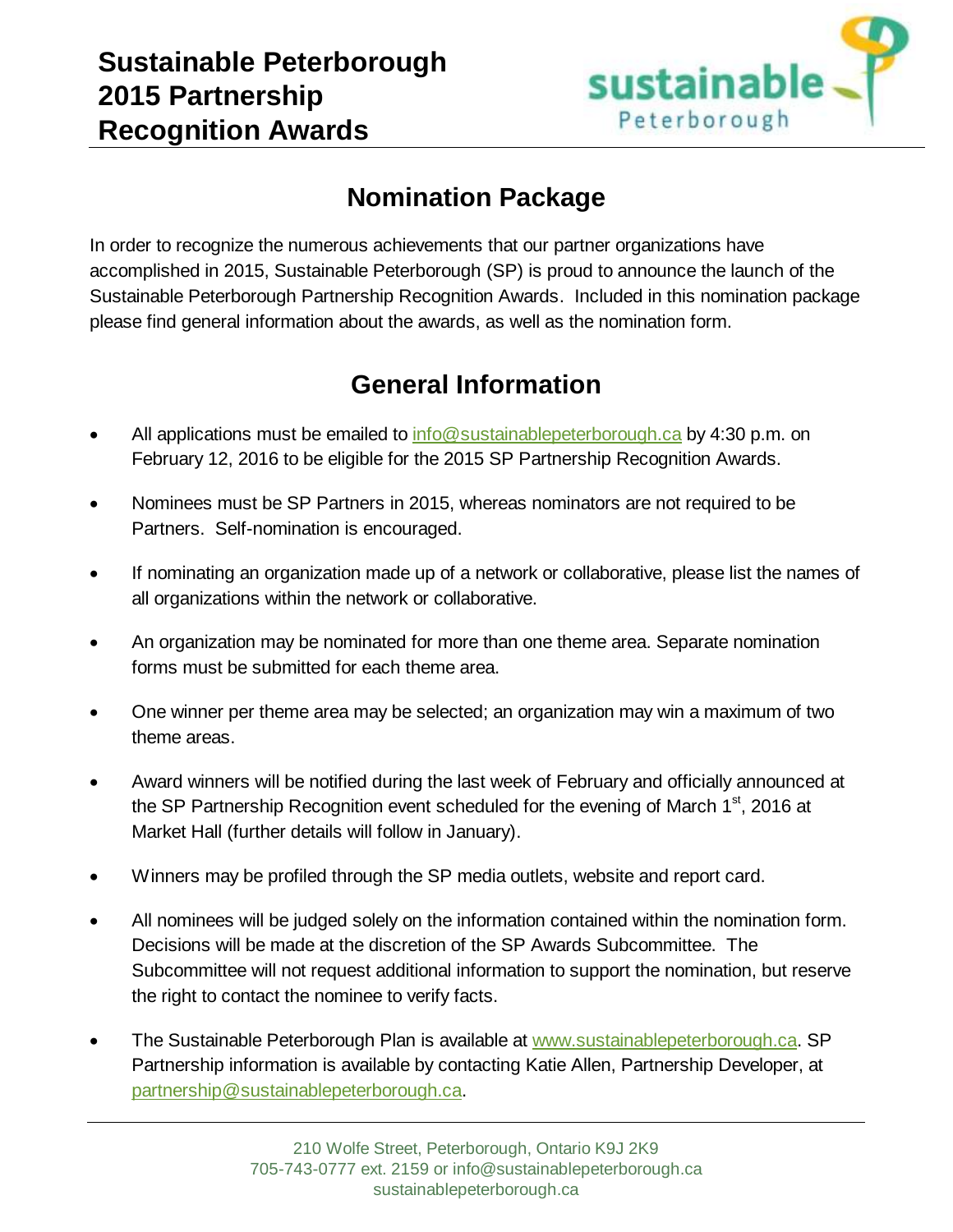

### **Nomination Form**

#### **Theme Area**

Please mark the appropriate theme area box below. Please check one box only. If nominating an organization in more than one theme area, please submit a separate nomination form for each.

|                              | Agriculture & Local Food                                                                           |       | <b>Land Use Planning</b> |
|------------------------------|----------------------------------------------------------------------------------------------------|-------|--------------------------|
|                              | <b>Climate Change</b>                                                                              |       | <b>Natural Assets</b>    |
|                              | <b>Cultural Assets</b>                                                                             |       | Transportation           |
|                              | Economic Development and Employment                                                                |       | Waste                    |
|                              | Energy                                                                                             |       | Water                    |
|                              | <b>Healthy Communities</b>                                                                         |       |                          |
| <b>Organization/Business</b> | <b>Nominee Information</b>                                                                         |       |                          |
| <b>Mailing Address</b>       |                                                                                                    |       |                          |
| <b>Telephone Number</b>      |                                                                                                    | Email |                          |
|                              | *If nominating an organization made up of a network or collaborative, please list the names of all |       |                          |
|                              | organizations contained within the network/collaborative.                                          |       |                          |